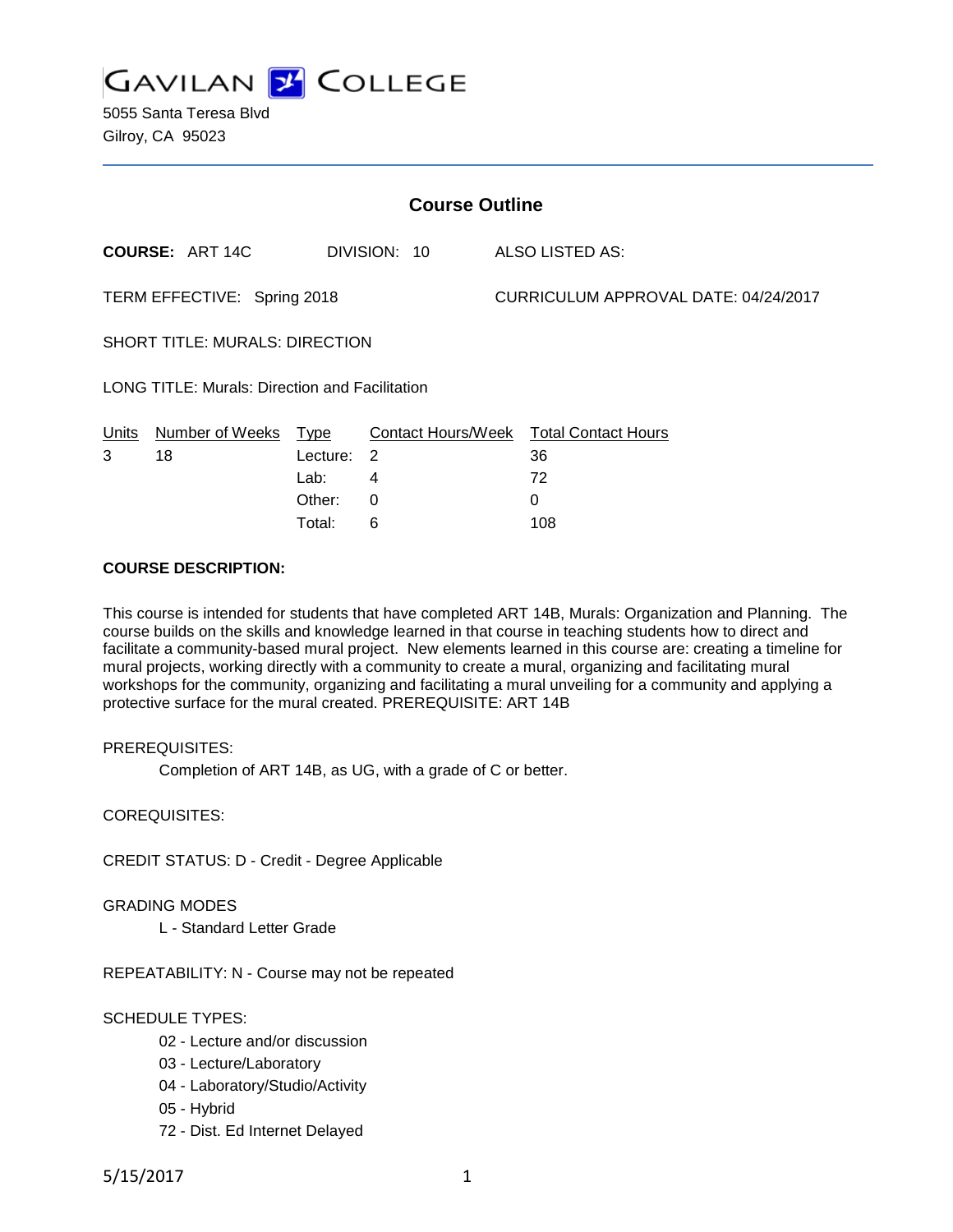73 - Dist. Ed Internet Delayed LAB

## **STUDENT LEARNING OUTCOMES:**

1. Students will demonstrate organizational skills in preparing for a community mural project.

Measure of assessment: research paper, portfolio

Year assessed, or planned year of assessment: 2015

2. Students will direct a local community organization.

Measure of assessment: Written report, oral presentation

Year assessed, or planned year of assessment: 2015

3. Students will demonstrate effective community-based mural project direction skills.

Measure of assessment: Observation of student directing a community-based mural project

Year assessed, or planned year of assessment: 2016

4. Students will demonstrate the use of appropriate communication skills with the host community organization.

Measure of assessment: Performance review

Year assessed, or planned year of assessment: 2016

5. Students will demonstrate effective planning and facilitation of a community-based mural project unveiling event.

Measure of assessment: Performance review

Year assessed, or planned year of assessment: 2016

# **CONTENT, STUDENT PERFORMANCE OBJECTIVES, OUT-OF-CLASS ASSIGNMENTS**

Curriculum Approval Date: 04/24/2017

9 Lecture HoursContent: Organization and planning of a community-based mural project. Topics to be introduced include budget building and proposals, creation of memorandum of understanding, legal issues pertaining to public art, effective inter-organizational communication skills, project timelines and workshop sequencing.

Student Performance Objectives (SPO): Students analyze, demonstrate and apply organization and planning techniques and concepts by creating a community-based mural project proposal.

Out-of-Class Assignments: Readings from appropriate texts including the course's required text and supplemental readings; creation of a written community-based mural project proposal.

9 Lab Hours Content: On site collaboration with community-based organization in preparation for initiating mural project.

Student Performance Objectives (SPO): Students will demonstrate and apply effective organization and planning skills by collaborating with the host organization; identifying project timeline, determining appropriate workshop facilitation space, acquiring needed resources and supplies and assembling/establishing effective communication with mural assistants identified.

Out-of-Class Assignments: none required

9 Lecture HoursContent: Workshop facilitation and working with small groups. Students will be introduced to effective lesson plan creation, time management and facilitation of small group workshops.

Student Performance Objectives (SPO): Students analyze, demonstrate and apply small group facilitation techniques and concepts introduced by participating in class discussions and creating a lesson plan in preparation for facilitating said plan in a classroom environment.

Out-of-Class Assignments: Readings from appropriate texts including the course's required text and supplemental readings; written summaries of findings culminating in an appropriate lesson plan.

18 Lab Hours Content: Introduction to small group workshop facilitation; creating a lesson plan in collaboration with others.

Student Performance Objectives (SPO): Students will demonstrate and apply the theories and practice of effective small group workshop facilitation in collaboration with others. Students will create a lesson plan and conduct said lesson plan as a group in class.

Out-of-Class Assignments: none required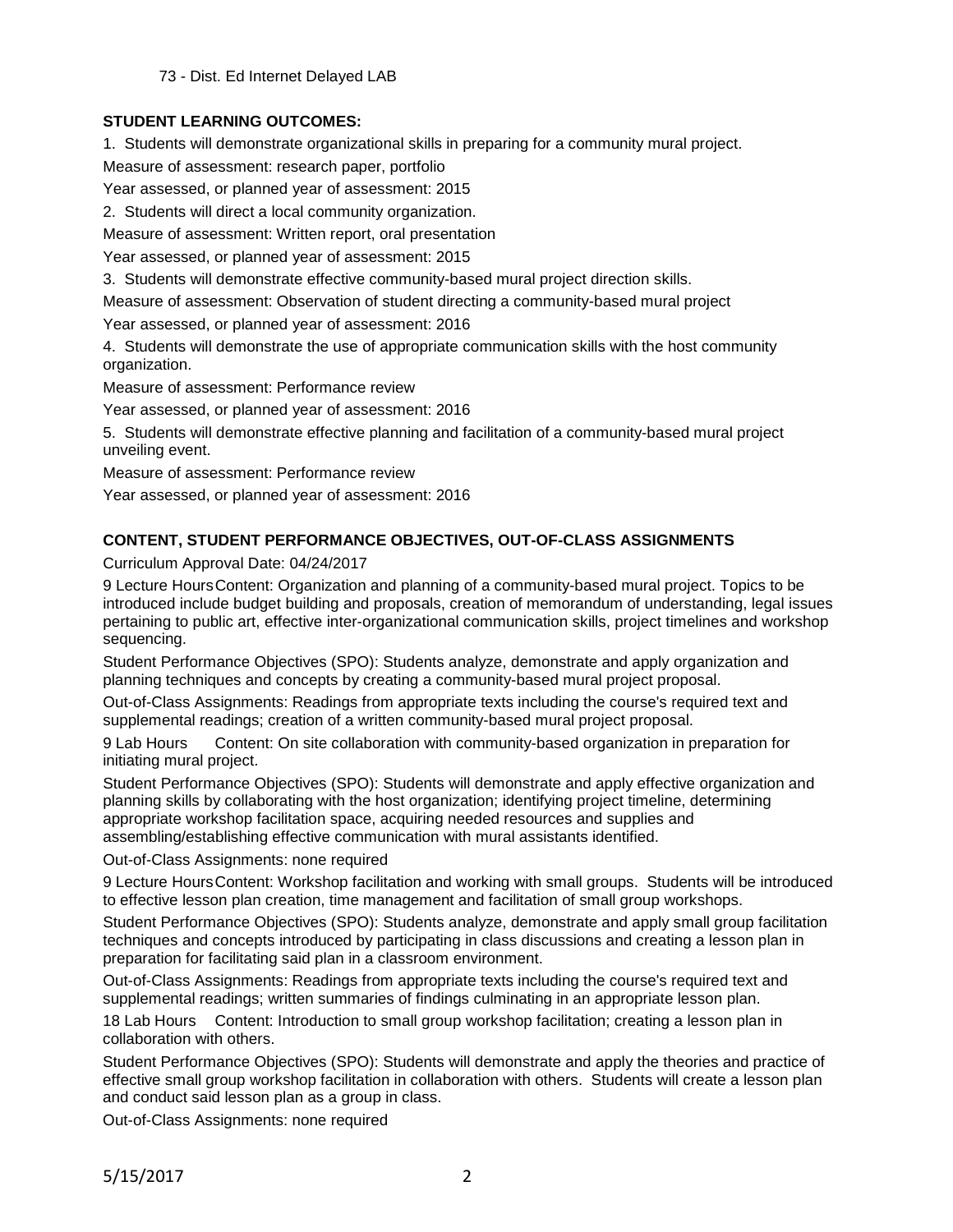9 Lecture HoursContent: Role and responsibilities of a mural project director. Students will be introduced to effective management team-building approaches in working with their mural assistants.

Student Performance Objectives (SPO): Students analyze, demonstrate and apply directorship techniques and concepts introduced by participating by working directly with their assigned mural assistants.

Out-of-Class Assignments: Readings from appropriate texts including the course's required text and supplemental readings; written summaries of mural assistant team meetings.

36 Lab Hours Content: Working with a mural team. Students will lead their mural team in preparation for initiating the community-based mural project and subsequently facilitating on-site, community-based mural workshops culminating in the creation of the mural.

Student Performance Objectives (SPO): Students will demonstrate and apply effective management and team building techniques, workshop organization and facilitation and time-management skills.

Out-of-Class Assignments: none required.

9 Lecture HoursContent: Organization and planning of a community-based mural project unveiling event. Students will be introduced to a wide range of community mural unveilings and their importance, different approaches for the organization and planning of said unveiling events and the perils and best practices for mural unveiling events.

Student Performance Objectives (SPO): Students analyze, demonstrate and apply appropriate mural unveiling event preparation, planning and facilitation of a community-based mural project.

Out-of-Class Assignments: Readings from appropriate texts including the course's required text and supplemental readings; creation and facilitation of a community-based mural unveiling event.

9 Lab Hours Content: Introduction to the planning and facilitation of a community-based mural unveiling event

Student Performance Objectives (SPO): Students will demonstrate and apply the theories and practice of community-based mural unveiling events by planning and facilitating an unveiling for the community-based mural project that the student and his/her team have been working on for the semester.

Out-of-Class Assignments: none required

2 Hours Final

#### **OUT OF CLASS ASSIGNMENTS:**

Required Outside Hours:

Assignment Description: Out of class assignments for this course are included in the content section.

#### **METHODS OF INSTRUCTION:**

Lecture, on-site lab instruction, supervision of community-based mural project directed by student.

#### **METHODS OF EVALUATION:**

Writing assignments Percent of total grade: 10.00 % Percent range of total grade: 10 % to 15 % Term or Other Papers Other: Community-based mural project written proposals Problem-solving assignments Percent of total grade: 10.00 % Percent range of total grade: 10 % to 15 % Homework Problems Exams Skill demonstrations Percent of total grade: 60.00 % Percent range of total grade: 60 % to 70 % Class Performance/s Field Work Performance Exams Objective examinations Percent of total grade: 10.00 % Percent range of total grade: 10 % to 15 % Completion

## **REPRESENTATIVE TEXTBOOKS:**

Required Representative Textbooks

5/15/2017 3